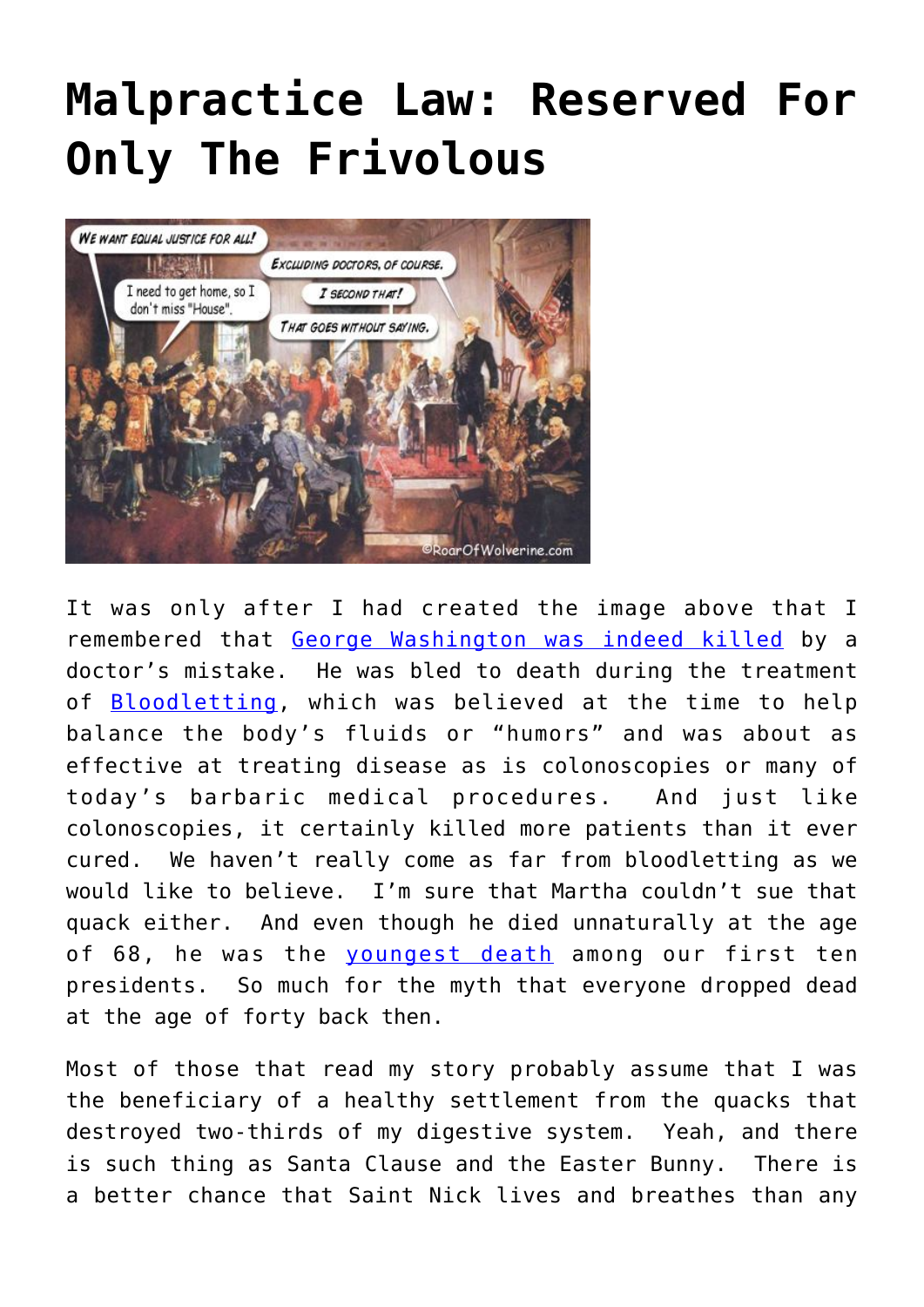semblance of justice concerning malpractice lawsuits. It was not enough to leave me physically disabled, but financially as well. The doctors who neglected to treat the damage they had done, knew exactly what they were doing legally and made all the right moves to protect their asses. Saving my life or arresting the spread of damage was of little concern to them at that point.

I have very little background or understanding when it applies to law. The law is a creation of lawyers (most politicians and lawmakers are attorneys) and therefore was made unnecessarily complicated, so no one could understand it but lawyers. That's not to say that they are intelligently written, but just made as confusion as possible. But when the law lacks any continuity, even a novice, such as myself, can clearly see that it is misguided. Laws are kept simple only when justice is the goal and are only made complex when special interests are its main objective. Our founders (mostly made up of non-lawyers) authored a five-page document that would set forth the foundation with which to build one of the greatest nations on earth, yet lawyers have turned those five pages into volumes of conflicting ideas, so misconstrued, that not only would the founders no longer recognize them, even the lawyers can no longer understand them. Had John Adams (a lawyer) framed the constitution, rather than James Madison, we probably would have begun with the clusterfuck that is our present legal system and dissolved into a another unsuccessful governmental experiment a long time ago.

When individual states began to enact [tort reform](http://en.wikipedia.org/wiki/Tort_reform) to reduce the level of frivolous law suits, they were not actually swept broadly across the board, but medical professionals seemed to be the highest beneficiaries of this protection. I am not sure why medical practitioners and hospitals were afforded a greater protection under the law than any other citizen of this nation. I believe it was based on a misguided belief that this would somehow lower the cost of health care – how's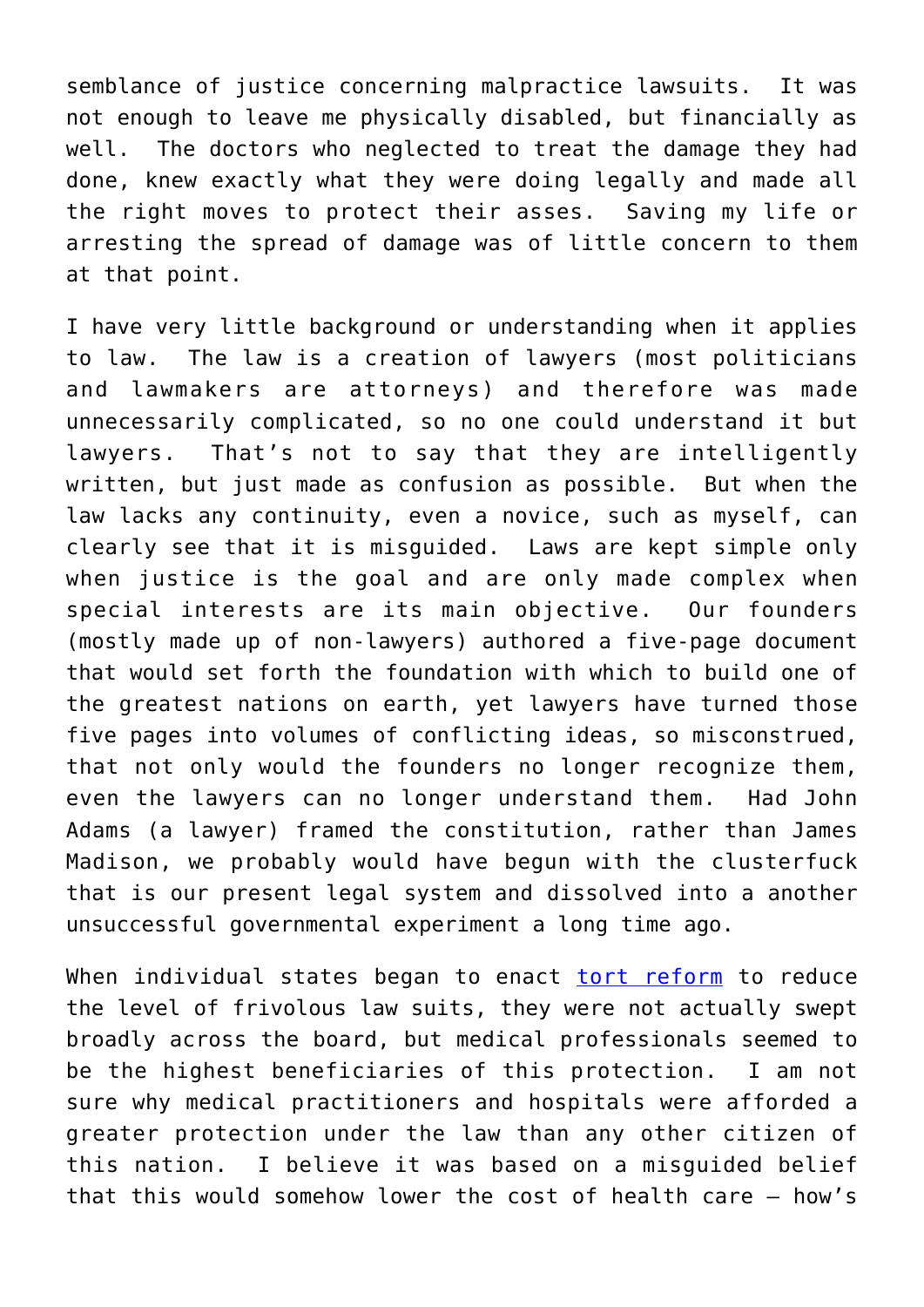that working out for us so far? The costs of health care are higher than ever before.

There certainly were a multitude of abuses in the U.S. legal system which incited a rash of [frivolous lawsuits.](http://www.google.com/search?q=frivolous+lawsuits&hl=en&gbv=2&gs_l=hp.1.0.0l6j0i10j0l3.2777.4957.0.8756.7.7.0.0.0.0.293.822.0j4j1.5.0...0.0.MX-xO1ZM6HQ&oq=frivolous+lawsuits&aq=f&aqi=&aql=) As is true with all federal and state laws, when the scales of justice bottoms out on the one side, the knee-jerk reaction of lawmakers is to pen a law that overcompensate, thereby bottoming out the opposing side. Government can never seem to get the scales of justice to balance. It always has to be one extreme or the other.

Tort reform laws did little to fix the problem and may have, in fact, made them worse or at least skewed in the wrong direction. The playing field was not leveled, but certainly slanted in favor of medical professionals (and their insurers). I will agree that prior to reform laws, lawyers and civilians both muddied up the court system with ridiculously inflated suits and many of them were targeted at the medical profession. There arose a "Lottery Mentality" towards the medical profession and people began to see it as a way to make a quick windfall, rather than compensation that fit the damages. This required practitioners to carry insurmountable amounts of malpractice insurance. We all understand that there are inherent risks associated with medical practices and all of these frivolous suits were inflating the cost of health care. But, instead of looking at each case on an individual basis and adjusting damages accordingly, government did what is always does and simply threw a blanket of protection over the medical practitioners by setting caps on damages and shortening the statute of limitation for filing an action against a doctor or hospital – giving them virtual impunity from any large-scale or "catastrophic" lawsuits.

Most states cut the statute of limitations on filing a malpractice suit to two years. Even a "fender-bender" automobile accident has a seven-year statute. This statue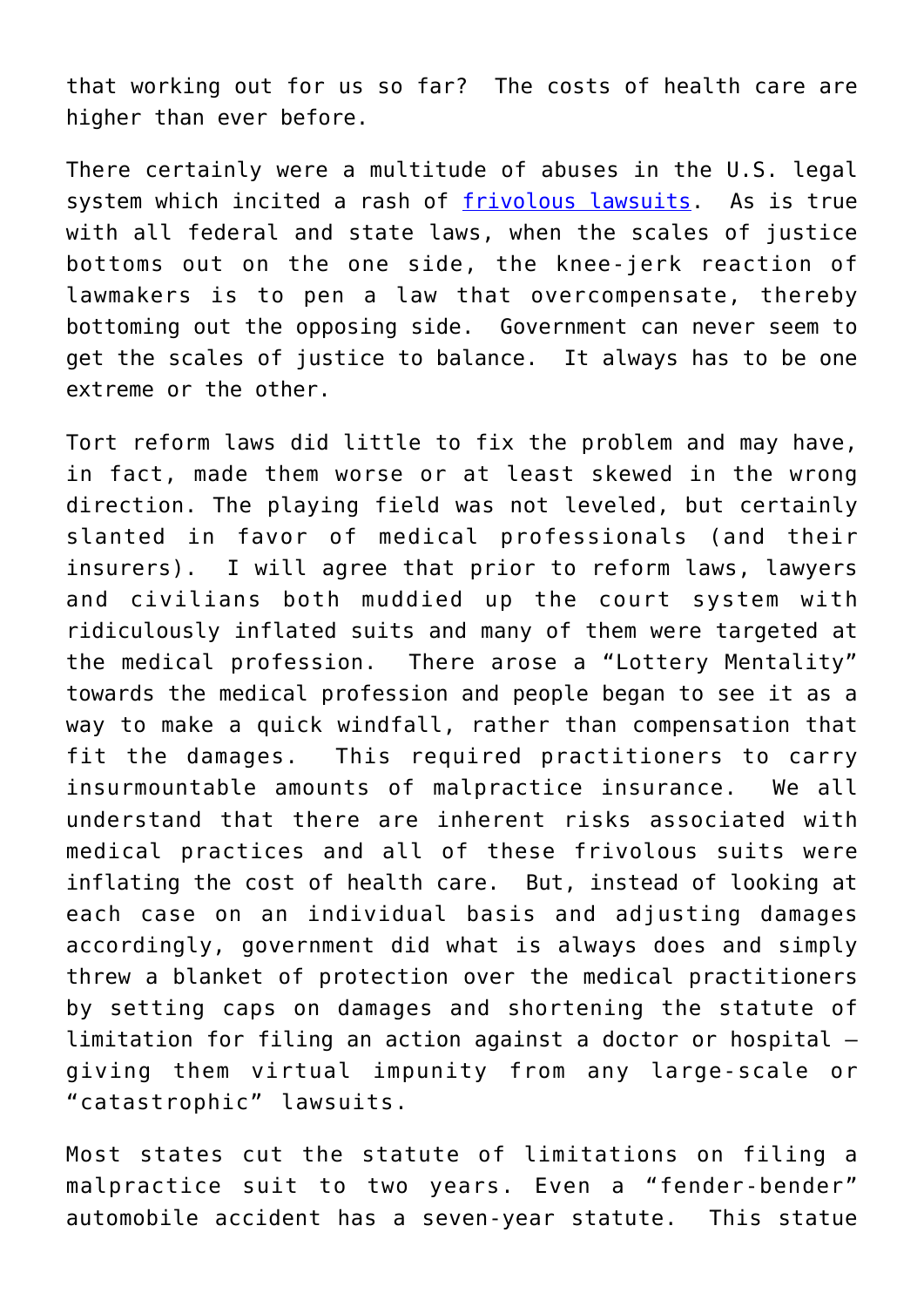actually becomes less than 18 months, because most attorneys will not consider filing a malpractice claim if there is not six to seven months to prepare the case before filing. The scare tactic was pushed even further by the threat of taking away their license to practice law, if the case is determined to be frivolous and this could simply include being beyond the statute of limitations. In other words, a malpractice case could be well prepared and completely justified – a slam dunk case if you will, but unfortunately be beyond the statute of limitation and the lawyer could lose his license to practice. I really don't believe that is so strictly enforced in other types of lawsuits. A very good essay on the statute of limitations concerning malpractice can be read [here](http://www.floridamalpractice.com/articlestatlimitations.htm). This was written by a lawyer and gives some good examples of how good cases are thrown out, while bogus cases are let through the system.

Medical injustices can slip through this crack in two ways. In many cases, the mistake could take more than six months to a year to become apparent. In other cases (such as mine), the damage is so catastrophic that it is inconceivable that the patient could seek counsel when they spend months or years hospitalized and fighting for their life. So in the practitioner's world, the more catastrophic the damages of their mistake is, the better the chance that they will avert a large-scale lawsuit.

I can see why the lawmakers and attorneys have a difficult time empathizing with regular people, who actually would place the life of their loved ones above money, because filing a lawsuit would be the first order of business for the attorney, even while their child was dying. This is referred to as the ["False-Consensus Effect"](http://en.wikipedia.org/wiki/False-consensus_effect) and why lawyers can feel that these laws are just. But not everyone could ignore the needs of a beloved family member in pursuit of money, especially when they have no reason to expect that there was a malpractice at the time. This would require that every person be both greedy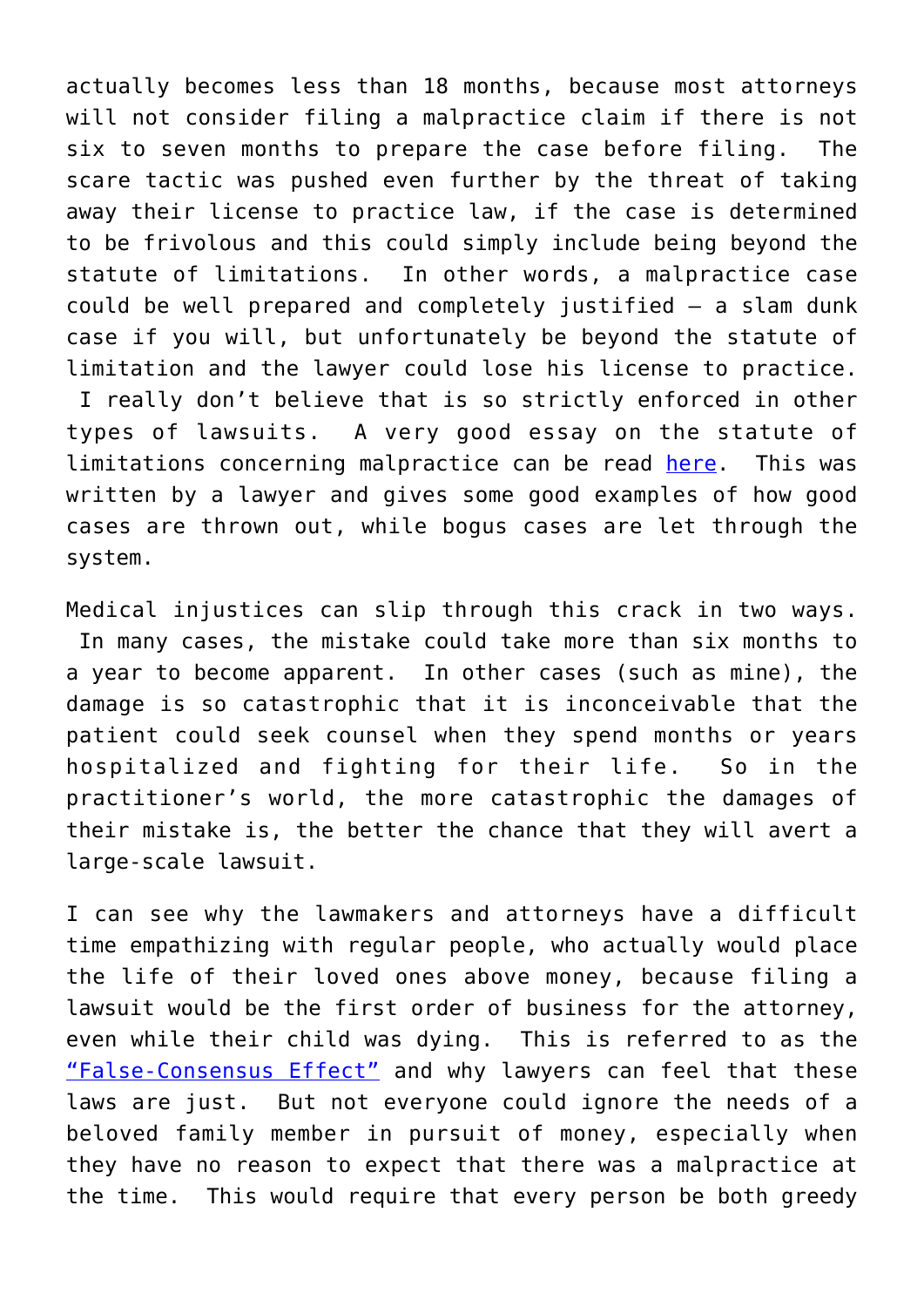and cynical, in other words; a lawyer. I have no problem believing that a lawyer would go for the money first, but the laws should be written for everyone, not just lawyers.

In a time of crisis, there is a great amount of confusion and stress on all those involved. For the law to expect the common individual to have both the medical and legal knowledge, and clarity of thought in the midst of a catastrophe is sheer science fiction. But the False-Consensus Effect has allowed lawmakers not to weigh in the stress factor and lack of medical knowledge. Most people will believe what the doctors tell them at the time and only find out much later when doctors lied to them. Doctors are human beings and have been known to lie – especially to cover their ass.

Any patient who has been damaged by a doctor will need another doctor to treat or fix the problem created by the first doctor (only an insane person would allow the doctor that screwed them up to attempt to fix them). If that treatment requires an elective procedure, such as a transplant, the fact that they are involved in an action against another doctor could influence the decision as to whether they are accepted into the program. This could obviously become a deterrent to any doctors considering an elected and risky procedure, if they believe the patient is "sue happy". If lawyers are buzzing in and out of their hospital room, it's going to be difficult to hide the fact that they are seeking litigation. A patient should be allotted the time to become physically stable and out of critical condition before the clock begins to tick, but this is not the case.

Just to make it look reasonable, the lawmakers added a provision that allows the two-year clock to begin ticking from the time that the patient "discovers" that there has been a malpractice, but this rarely happens because the court will determine when that time of discovery SHOULD HAVE occurred, based on what they will deem to be "due diligence" and not the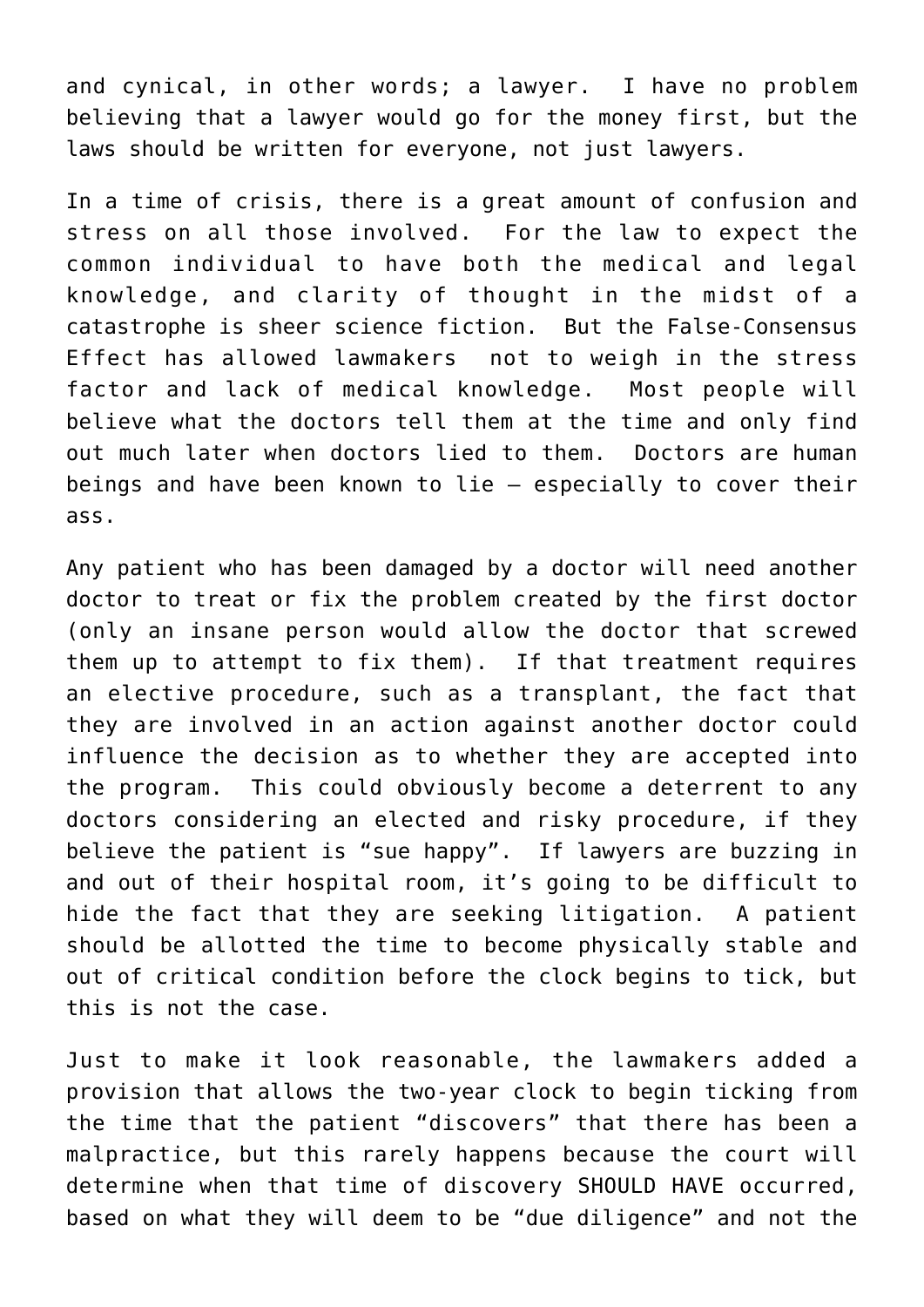actual time discovery did occur. So the court will determine that a patient, flat on their back in the ICU and heavily sedated and being lied to by doctors, was supposed to realize what mistakes were made and conduct a full investigation – if they were being diligent. It's all quite ridiculous and apparently designed to reduce the amount of cases brought forth.

Unfortunately, it only reduces the amount of serious cases from ever seeing the light of day and does little to reduce the smaller, less significant cases which are usually highly inflated in proportion to the amount of damage. The government is only seeking a total reduction in the amount of damages awarded, not a reduction in the amount of cases. It is not about justice, but lowering the overall totals in money awarded, and what better way than to completely rid the system of the lawsuits that could be awarded millions and only allow the cosmetic damages, which will be awarded smaller damages and will most likely settle our of court.

So the way it is now, the person who is injured the least by a doctor has the greater chance of collecting damages. Seems ass-backwards to me. But this brings me to the second blunder – federal caps on the amount of damages awarded. This again creates an unfair advantage to the lesser injured patient and perpetuates small insignificant suits and deters the larger complaints, where insurmountable damage was done. The maximum damages allowed by the federal government in a malpractice is \$350,000.00 and in rare cases, one million if the damage is deemed to be catastrophic. A million dollars will rarely cover the medical costs in truly catastrophic cases. My transplant alone was over a million dollars and that doesn't include the seven months of hospitalization that followed, nor the six months that preceded, nor the expensive medication and medical treatment I will need the remainder of my life.

So if a dentist misreads an x-ray and pulls the teeth on the wrong side of someone's face, they can sue the doctor for the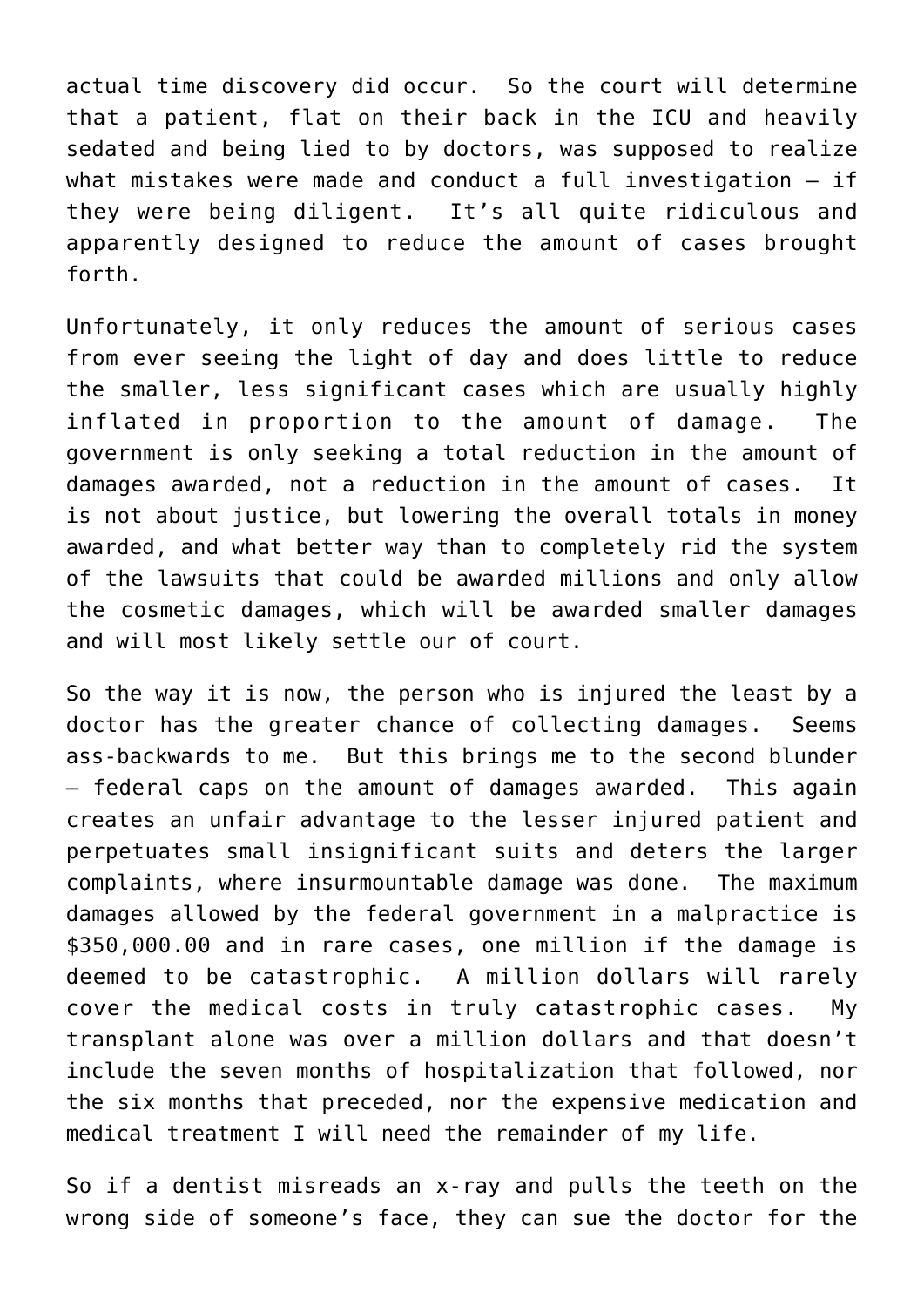same \$350,000.00 as someone whose liver was destroyed by a malpractice and has to undergo a liver transplant. Which one would be more motivated to file a lawsuit? Which one would attract an attorney to take the case? The liver patient would have less to gain, because certainly the transplant exceeded the damages they will be awarded and if Medicare or Medicaid paid for the transplant, the government can place a lien on the damages awarded to collect the money spent. The dental victim will not make a dent in his awarded largesse when purchasing a partial plate to fill the missing gap in their smile. This creates an unfair bias towards the smaller claims and they, and their lawyers, can actually profit from the doctor's mistake. This would seem to promote many insignificant lawsuits, not prevent them. Lawyers are eager to take the cases with smaller amounts of damages and outright reject the cases where tremendous damage was committed. Their 33 1/3% is only based on the net gain from the awarded money, so if the medical bills are extremely high, their cut will be far too small, based on the federal caps. Lawyers are not interested in justice – just money.

A person who is significantly injured or disabled will never see any of the money from the damages awarded, even if successful. By the time the attorneys take 33 1/3% and all court cost are settled, then they can have a lien applied by their insurance provider to recoup past medical expenses, plus any future medical expenses. A million dollars just does not stretch that far, given today's medical costs. Attorneys will not take these type catastrophic cases and prefer to defend the smaller cases that are more likely to settle out of court and reap a much higher profit after medical debts are settled. If the caps on the catastrophic cases were more realistic and based on present day medical prices (rather than 1970), then attorneys would be more willing to take these cases, because their cut could be substantial and well worth the effort.

You may have seen commercials advertising that an attorney has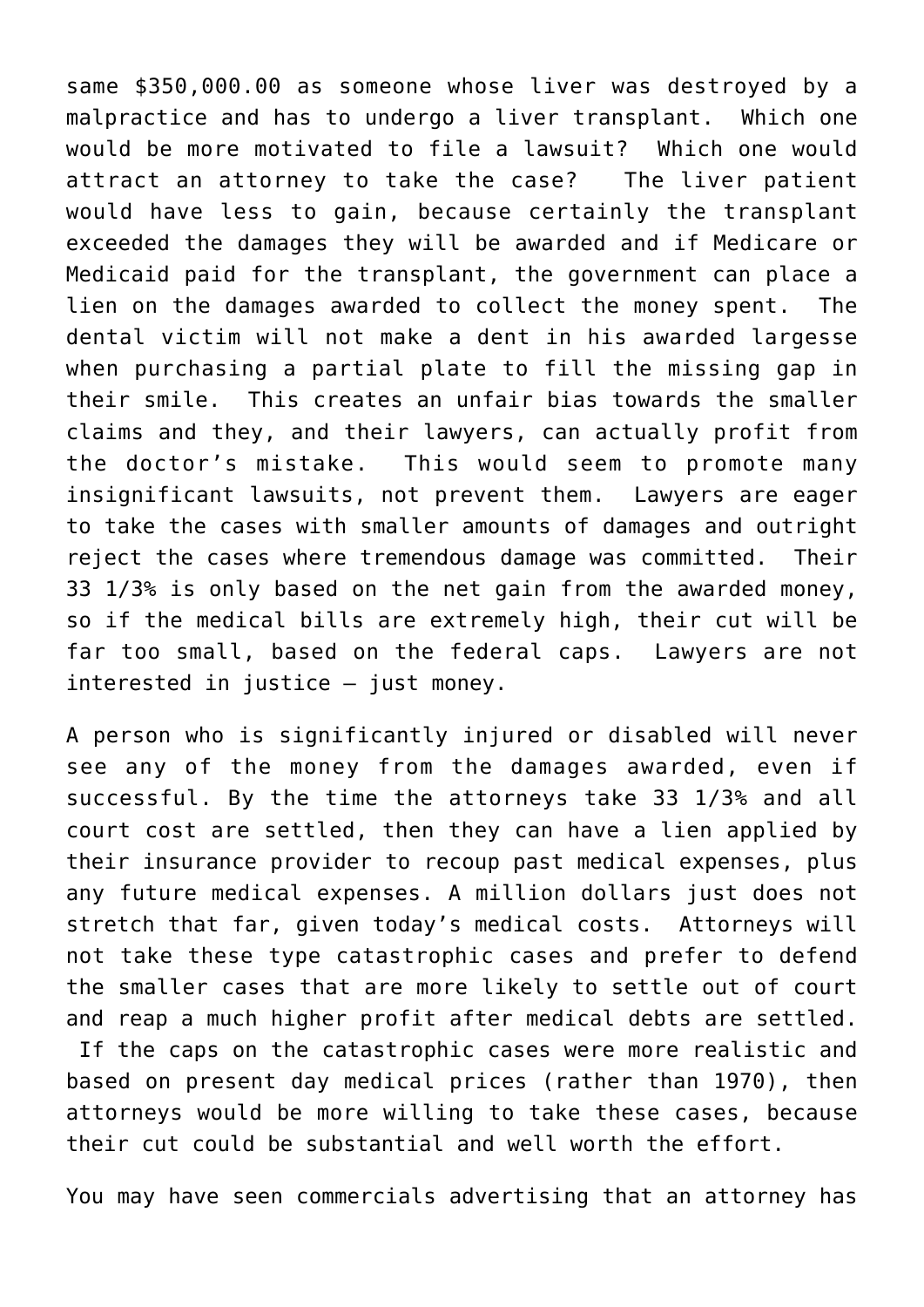defended cases where millions were awarded in medical lawsuits. These are concerning medical products and pharmaceuticals. If you are damaged by a faulty piece of medical equipment, implants or drugs, the sky is the limit on the damages that can be sought. This is why lawyers prefer those cases, which often become "class action" and make a wealth of money for the attorney when they receive over 33% of the damages from everyone involved in the suit, which can number in the hundreds or even thousands. The extreme limits are only placed on damages committed by doctors and hospitals. Why should there be a difference? It's kind of like "Hate Crimes". What can make the damages worse just because those involved were of a different race or sexual preference? In the same way, how can the damage done by a doctor be any less than one from a corporation?

Had the loss of my organs been the result of a drug or a faulty equipment, attorneys would have flocked on me like vultures on a two-day old roadkill. Yet, damage from a drug or product could well have been accidental or misuse of the product. What happened to me was no accident. The doctors refused to take any action for more than three days, making the amount of tissue damaged far greater. Had they moved right away, I would have only lost a few inches of colon. Even had I lost the entire colon, it would not be lifethreatening and would not have required an expensive transplant. Humans can live without a colon. Because the infection was allowed to spread to the small intestines (a vital organ), all of my intestines had to be removed, leaving me in a condition where I was dependent on life support systems to stay alive. Then the surgeon that finally operated, left necrotic tissue inside of me, nearly costing me my life and requiring another near fatal surgery only five days after the first. We later discovered that this surgeon had a past record of multiple malpractice suits and had lost his license in another state and yet was allowed to practice at this hospital. Furthermore, he has since been removed from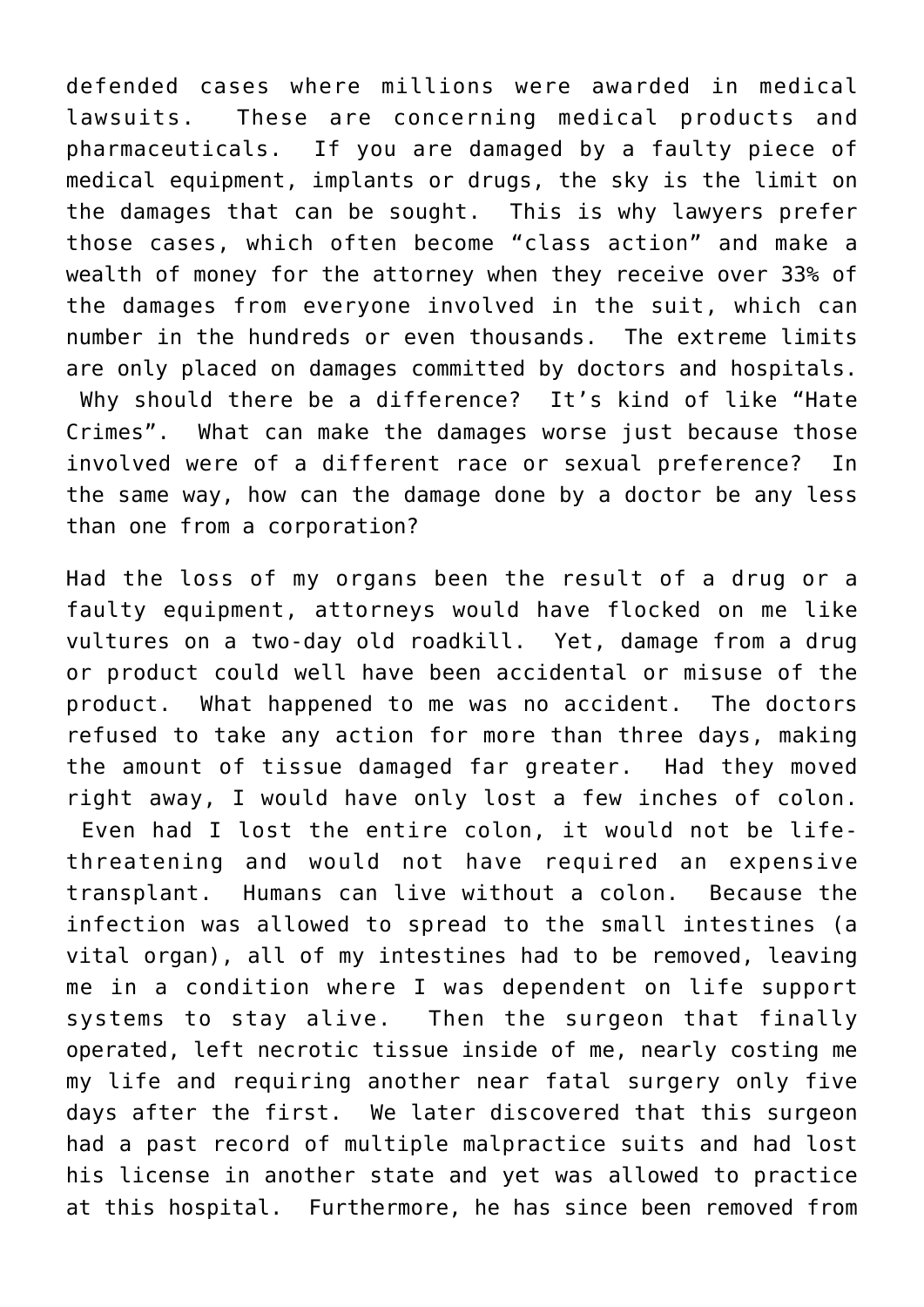that hospital for a well-known alcohol abuse problem. I will cover this in more detail in my upcoming post "Is Your Surgeon Licensed? Are You Sure?".

Even with all of that, no attorney would even consider the case. Not because no wrong was committed – every lawyer confessed that it was gross negligence, but admitted that they simply were not a big enough firm to take on such a case, because the government has made catastrophic cases much more expensive to take to litigation. When I asked what type of cases they had successfully defended, their examples were all very petty lawsuits that caused more of a minor inconvenience in the victim's life, rather than any type of seriously lifealtering damages like I have seen. The greater majority of all of the transplant recipients that I encountered at Jackson Memorial were the result of medical mistakes, rather than from disease. The most catastrophic example a lawyer could give me was the case of a woman who developed dropsy in her left leg from the failure of a nurse to reposition the leg. Because the damage was the fault of a nurse, he was able to sue the hospital.

Attorneys are far more interested in filing a case against a hospital than a doctor. You cannot sue a hospital for a malpractice committed by a doctor, even if that doctor damaged you in the hospital. The doctor is not considered an employee of the hospital, but rather a contractor. This again is unique in the business world. I have often contracted to companies like Disney, Viacom and Universal and if someone gets injured by one of my works, they will sue Disney, who will then sue me. Disney cannot simply waive their responsibility and pass the buck straight on to me, but according to our present laws, a hospital can.

Because of these laws, many doctors today are refusing to carry malpractice insurance at all. I encountered a few doctors who offered a paper to be signed that stated that I understood that the doctor was not insured for malpractice and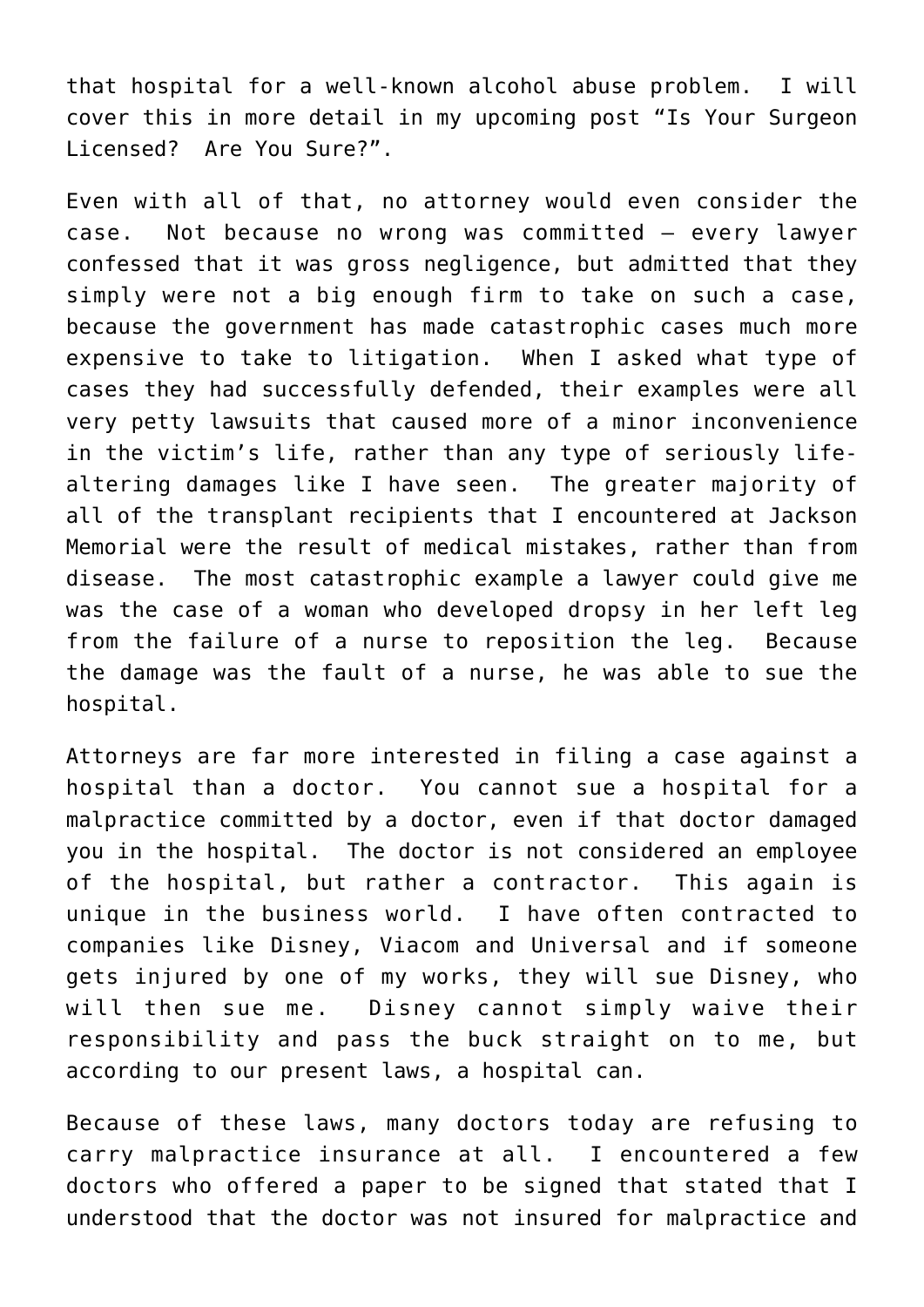waived any right to bring an action against them if mistreated. This further gives no incentive for an attorney to take a case against them. Many of the doctors and hospitals that still carry malpractice insurance have lowered their amount of liability as a result of the obvious protection they feel under the new laws. Most of the doctors that I was treated by carry only \$100,000.00 liability for malpractice. I am a contract artist and I am required to carry a general liability of 3 million to sell services to theme attractions. How much damage can my artwork inflict compared to a surgeon? Yet, they're required to carry less insurance than an artist. It's insane.

You will never get an attorney interested in taking a catastrophic case against a doctor who is only insured for \$100,000.00. It will cost half of that just to bring the case to court! Malpractice cases are some of the most expensive to bring to trial and you can bet your ass that's by design.

 This does not even address the politics involved. Malpractice lawsuits require that several other doctors testify that the doctor in question did in fact screw up and that's not very easy. Given the fact that the AMA frowns on doctors who criticize other doctors – not to mention their other peers – few doctors will point the finger of blame at another. So, the mistakes have to be very blatant, like sewing their wristwatch into a patient. Negligence is absolutely impossible to prove based on the testimony of another doctor. But if you are injured by a nurse or other hospital employee, doctors have little problem passing blame to nurses, so you will get a quick out of court settlement.

Malpractice lawsuits are the most costly actions to bring to litigation. Few victims of a medical accident, especially being put out of their livelihood and bearing tremendous medical bills, can afford the filing fees and associated costs of bringing an action against a doctor. Most people injured in a malpractice would depend on an attorney taking a case **Pro**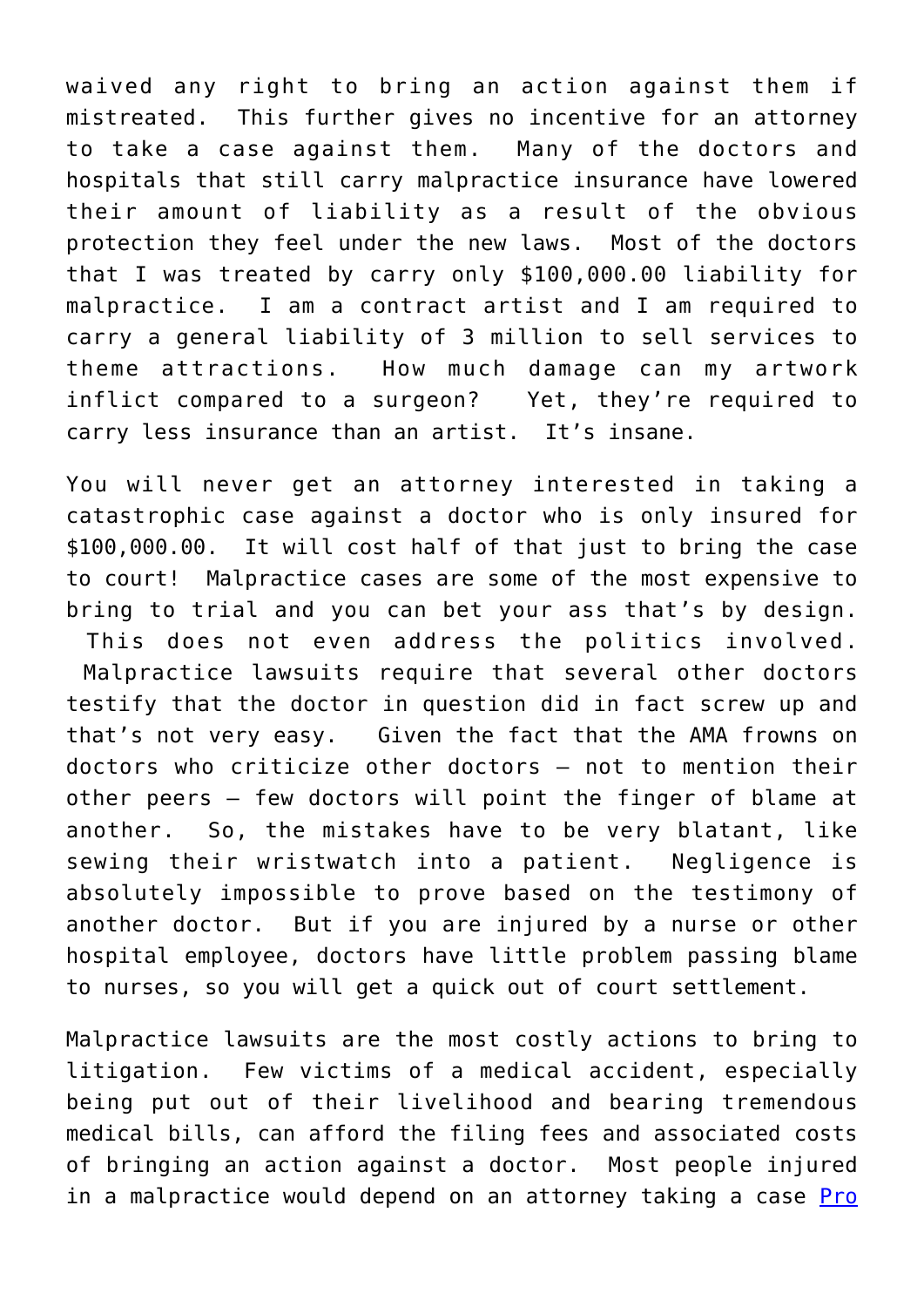[Bono](http://en.wikipedia.org/wiki/Pro_bono) for any likelihood of seeking justice. Yet, every attorney knows that a huge sum of their money will be tied up for years into filing a case that has a very low percentage of seeing victory, because juries will more often side with the doctors. We are, after all, a doctors worshiping society.

Two different attorneys flat-out told me that they had lost malpractice cases that were so successfully executed that the doctors admitted to the court that they had made a mistake, but apologized and claimed they had learned their lesson and the jury ruled in favor of the doctor. They also admitted that this was unique to malpractice cases. No CEO of a multinational corporation has ever stood up and admitted that their product injured or killed someone, but they had learned their lesson and won't do it again and were let off the hook. Do you believe that the CEOs of [Philip Morris](http://www.philipmorrisusa.com/en/cms/Home/default.aspx) or [R.J. Reynolds](http://www.rjrt.com/) would be extended such grace with a simple oral statement of contrition? Somehow doctors are granted immunity from the same corruption as businessmen – even though doctors are some of the most ruthless businessmen.

One of my clients is a venture capitalist, who assembles syndicates of investors for projects, including theme attractions here in Orlando. He often contracted me to do design work on the theme attractions. He and his wife (a law partner in his investment firm) once told me that they are now reluctant to allow doctors to invest. They both swore that the doctors were not only the most greedy, but having the least experience at finance, they were more preoccupied and nervous about their investments than the other entrepreneurs. His wife claimed that the doctors would call the most often to check on their investments and that a couple of the surgeons actually called during surgery to check on their money. So your surgeon may be getting an update on his portfolio while he is operating on you, but doctors are much better people, by nature, than the rest of us dregs.

Is it any wonder why medical errors are the second highest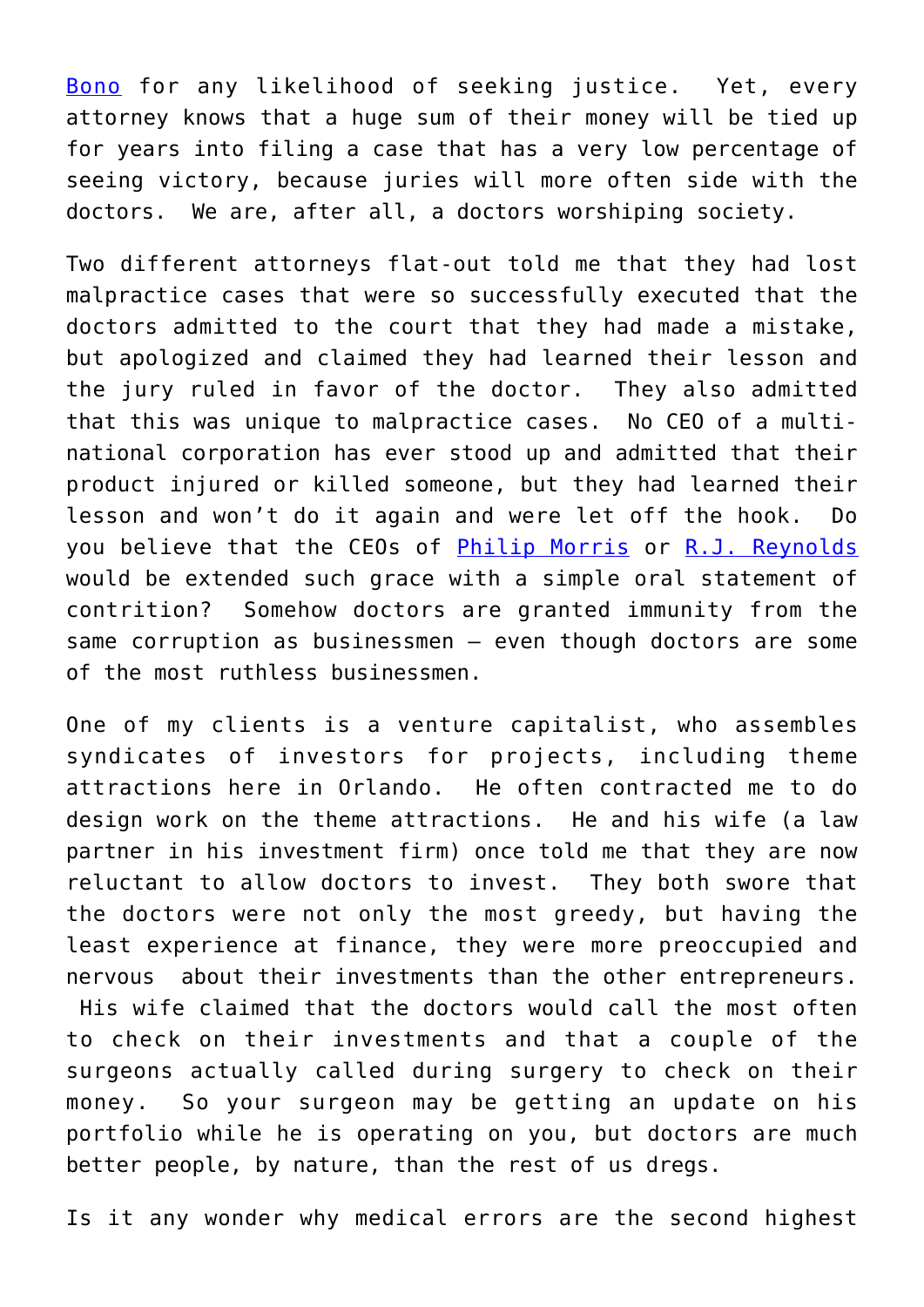killer of humans in the U.S. with this kind of impunity awarded to doctors? Is there some sort of magical enchantment at medical school graduation that enables every doctor to be excellent at their job? Can no one conceive of a reality where maybe some doctors chose the wrong career and are just not very good doctors? Some even have drug and alcohol abuse problem. I guess because some fictitious character like Gregory House can be a flawless doctor and a strung-out hydrocodone addict has convinced a gullible public that doctors are beyond mortal.

If you are the type of juror who would let a doctor out of their financial obligation for horrible damages inflicted on a patient, just because they apologize, it would be poetic justice that you are the next victim of a surgeon who decides to finish his weekend golf game or check on his investments before responding to an emergency page for your surgery. It's not like they're going to go to prison and if it eventually cost them their career from multiple lawsuits, then so be it. That's how the filtration system works to get rid of bad practitioners – and believe it or not, there are bad practitioners. Have people gone completely bat-shit crazy!?

If you have read my post; ["How Common Are Medical Errors?",](http://roarofwolverine.com/archives/3019) you get an idea of how many mistakes were made during my stay in the hospitals. These were truly mistakes and though a few of them nearly cost me my life, I would never consider seeking damages for them – because they were accidents. The doctors that treated me immediately following the perforation knowingly ignored my complaint. They were extremely cynical and unable to accept the fact they had made a mistake and tried to cover it up. They were hoping that if they ignored the perforation, it would heal itself (they often do) and no one would be the wiser. The perforation was an accident and had they rushed to action, I would have no reason to have a problem with them. But their neglect was near criminal and caused a far greater loss of organ tissue.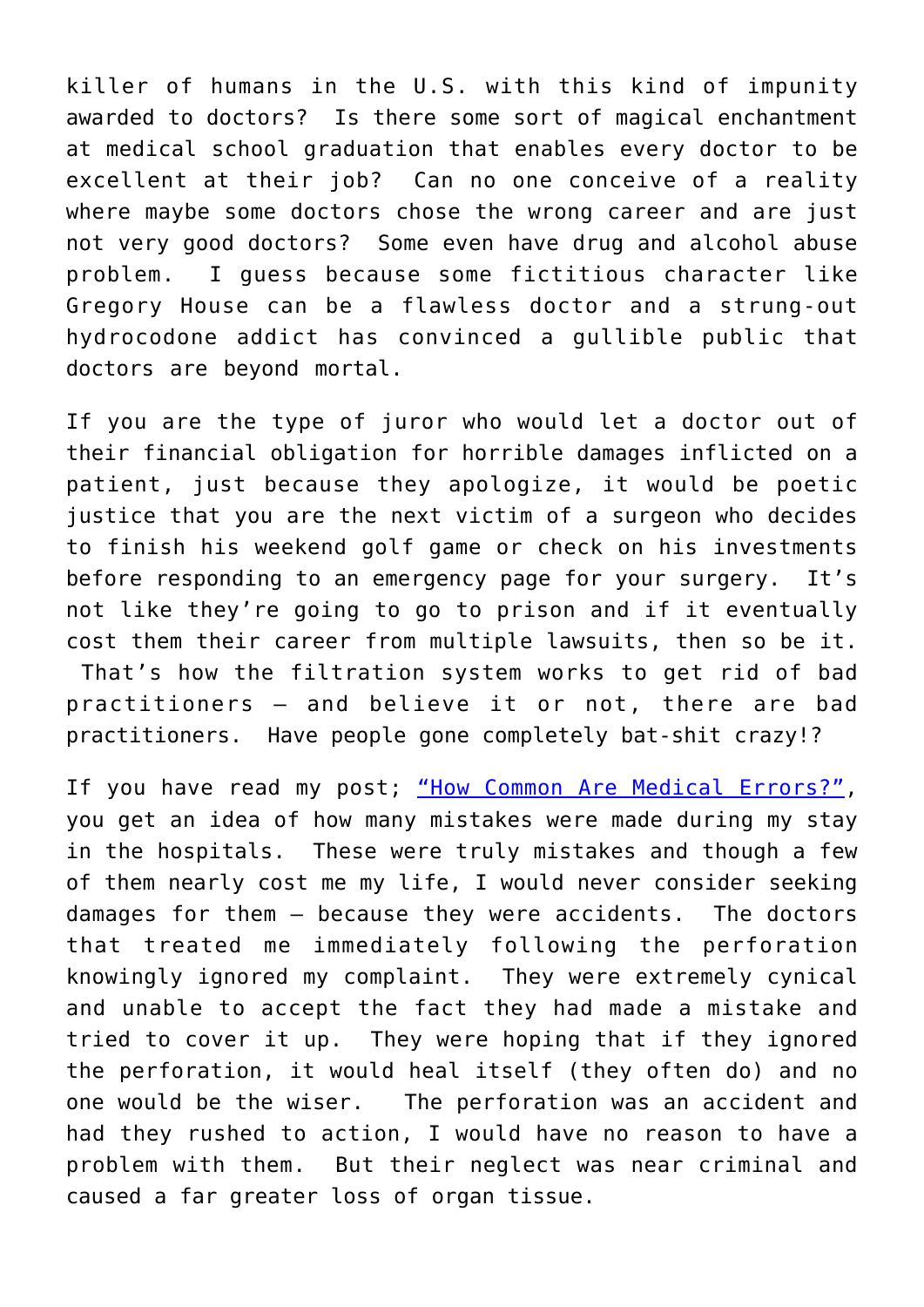The doctors kept me sedated for those three days, so I was unconscious and not aware how much time had passed before I had surgery. To then add insult to injury, the doctors lied and told me that I had lost my organs to Crohn's Disease (this is written in all of their records). It was not until my transplant, seven months later, that I was told by the surgeons in Miami that I never had Crohn's Disease. The transplant doctors were even mislead by the previous doctors that I suffered from Crohn's, because that is what they had reported. Yet, every test ran in Miami came back negative for Crohn's based on the pathologies of the remaining tissue. The diagnosis of Crohn's was very unlikely given my age and prior history, but I did not know that at that time. Crohn's typically onsets at a much younger age (15-30) and I was over 48, with no prior history of gastric problems. There was also the fact that I had been a former smoker and tobacco use worsens the symptoms of Crohn's, so it would have been impossible for a Crohn's sufferer to live 48 years, as a former smoker, and show no signs of the disease. So not only was the diagnosis for Crohn's Disease an example of bad doctoring, but a complete fraud in order to cover for their negligence.

If you are a patient suffering a catastrophic injury from a malpractice, all the odds are stacked against you ever getting a day in court, much less being awarded any damages. The more catastrophic the injury and the longer you are laid up in the hospital, the higher the chance that the clock will run out on you. The doctors can and will lie to stall your discovery of their error, knowing that the clock is ticking away every minute you accept their lies. It is completely ridiculous that the law would expect that a legal action should be the priority of a patient struggling to survive and if it's not their top priority, then their case should have no merit. Of course someone with a minor injury will place a lawsuit on the top of their to-do list, which is why I believe that the present tort reform laws favor the smaller, less significant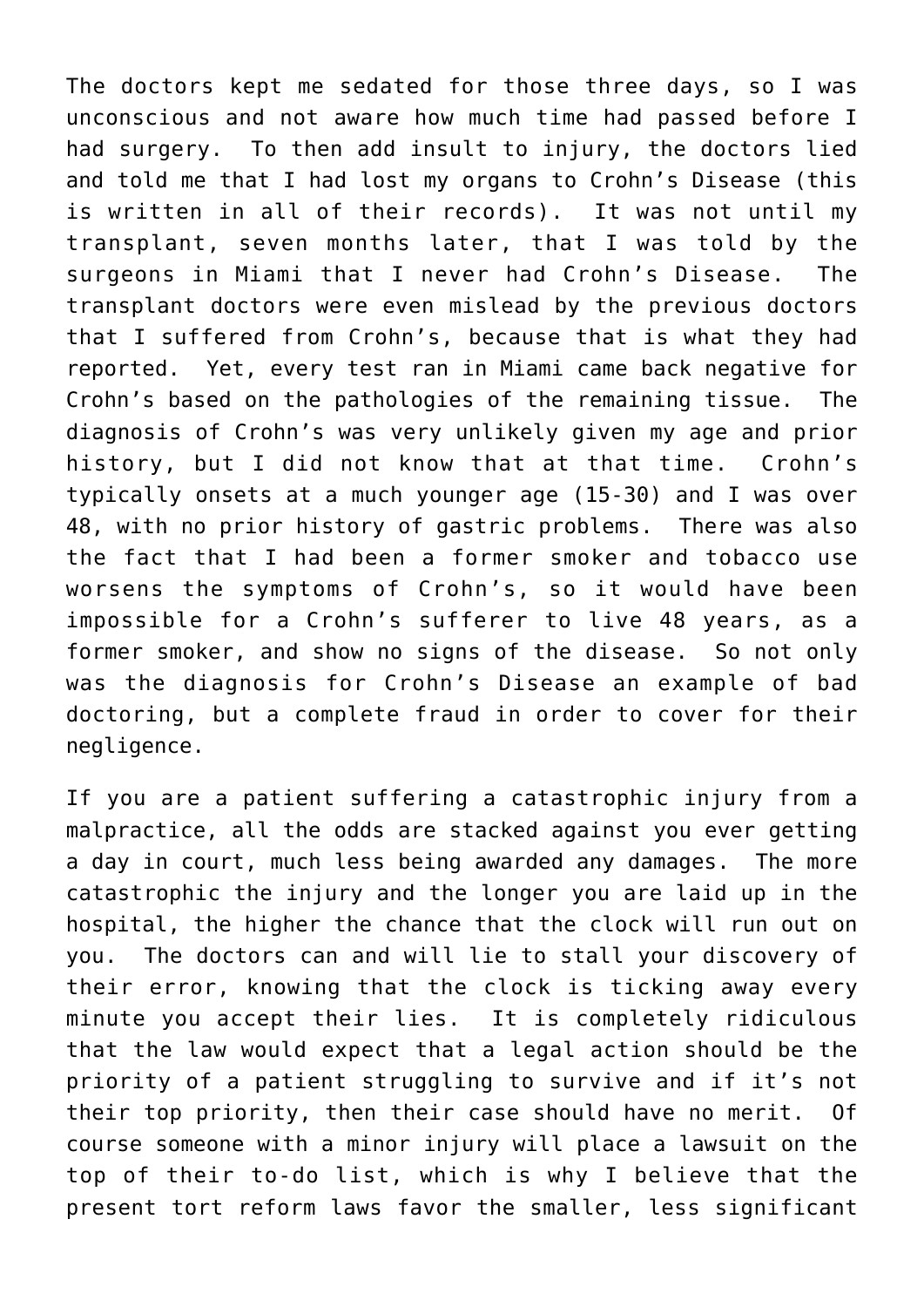cases and discriminate against the truly life-altering and crippling wrongs committed by medical professionals.

It would seem unconstitutional to award one group of citizens a different set of rules than any others. How can a system be just that awards special privileges and protection to one group of citizens? No one is so morally superior because of a particular degree of education to be awarded freedom from the justice system and can be policed by their own moral compass. I believe the record speaks for itself. Because of their legal impunity, the medical profession have become the highest error-ridden profession. This would happen to any industry if they were given the same protection under the law. Given the supreme money generating ability of the medical system, \$350,000.00 caps are not even a slap on the wrist. If the laws are not constructed in a way that allows a hard smack on the ass to doctors and hospitals that intentionally neglect patients and hire medical personnel that have proven not to be qualified at their job, we will continue to see the medical system decay even further. It is already the single highest killer of humans in the United States and has no incentive to clean up its act.

The United States is not the best health care system in the world (far from it) and yet it should be, because we spend more on health care than any other nation. People need to quit simply saying we're  $#1 - we$  aren't. Wishful thinking is not going to make it the best and helping to sweep all of the mistakes under the carpet may give the illusion that our medical system is better than it truly is, but how's that going to help you when you end up needing their services?

The only way that this system will improve is the same way that every other business does – by making them accountable for their mistakes – especially the big ones. If all malpractice lawsuits were allowed to truly reflect the damage inflicted, we would see less of the frivolous lawsuits and the lawsuits where multi-million dollars worth of damages were